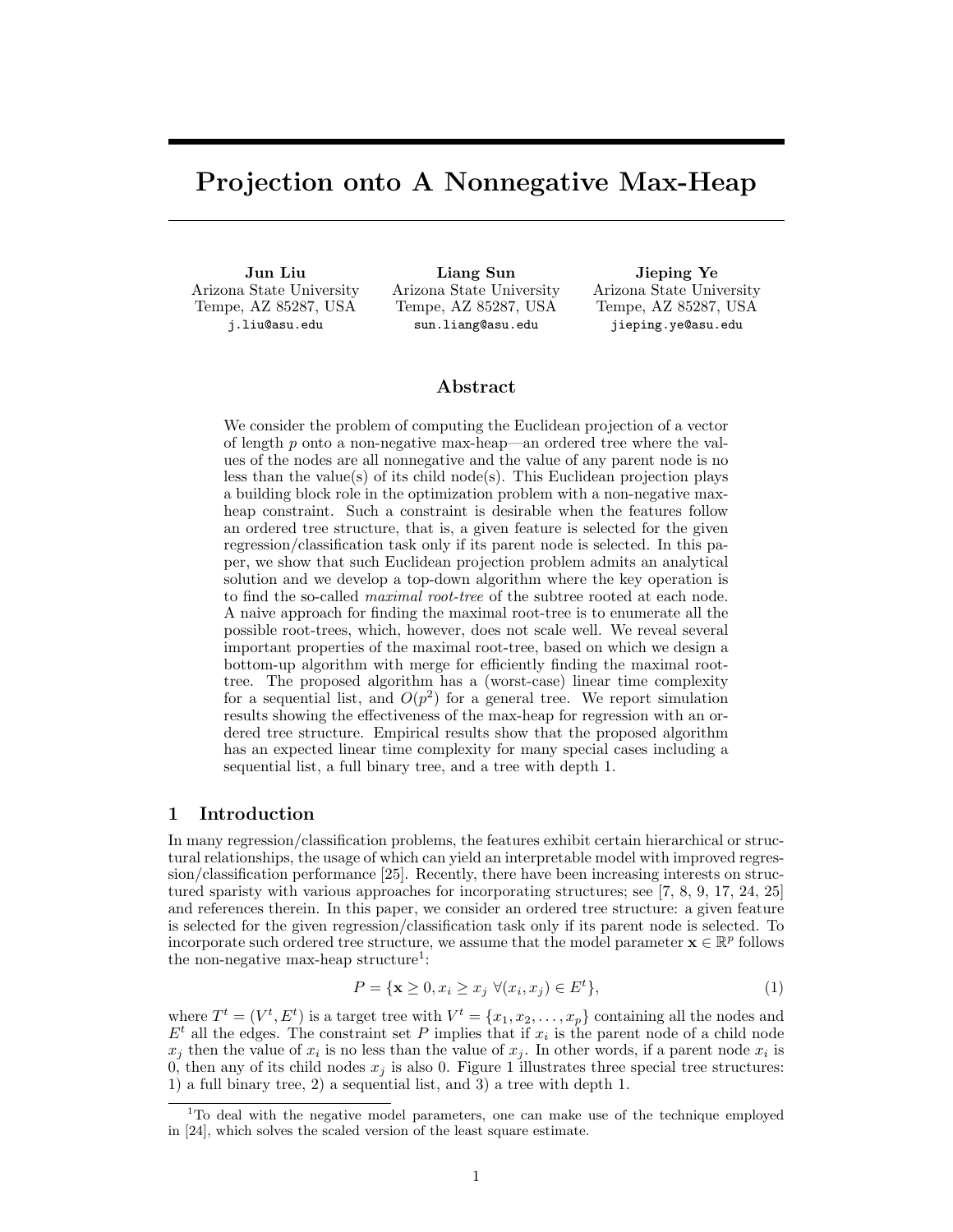

Figure 1: Illustration of a non-negative max-heap depicted in (1). Plots (a), (b), and (c) correspond to a full binary tree, a sequential list, and a tree with depth 1, respectively.

The set P defined in  $(1)$  induces the so-called "heredity principle" [3, 6, 18, 24], which has been proven effective for high-dimensional variable selection. In a recent study [12], Li et al. conducted a meta-analysis of 113 data sets from published factorial experiments and concluded that an overwhelming majority of these real studies conform with the heredity principles. The ordered tree structure is a special case of the non-negative garrote discussed in [24] when the hierarchical relationship is depicted by a tree. Therefore, the asymptotic properties established in [24] are applicable to the ordered tree structrue. Several related approaches that can incorporate the ordered tree structure include the Wedge approach [17] and the hierarchical group Lasso [25]. The Wedge approach incorporates such ordering information by designing a penalty for the model parameter **x** as  $\Omega(\mathbf{x}|P) = \inf_{\mathbf{t} \in P} \frac{1}{2} \sum_{i=1}^{p} (\frac{x_i^2}{t_i} + t_i)$ , with tree being a sequential list. By imposing the mixed  $\ell_1-\ell_2$  norm on each group formed by the nodes in the subtree of a parent node, the hierarchical group Lasso is able to incorporate such ordering information. The hierarchical group Lasso has been applied for multi-task learning in [11] with a tree structure, and the efficient computation was discussed in [10, 15]. Compared to Wedge and hierarchical group Lasso, the max-heap in (1) incorporates such ordering information in a direct way, and our simulation results show that the max-heap can achieve lower reconstruction error than both approaches.

In estimating the model parameter satisfying the ordered tree structure, one needs to solve the following constrained optimization problem:

$$
\min_{\mathbf{x} \in P} f(\mathbf{x}) \tag{2}
$$

for some convex function  $f(\cdot)$ . The problem (2) can be solved via many approaches including subgradient descent, cutting plane method, gradient descent, accelerated gradient descent, etc [19, 20]. In applying these approaches, a key building block is the so-called Euclidean projection of a vector **v** onto the convex set  $P$ :

$$
\pi_P(\mathbf{v}) = \arg\min_{\mathbf{x} \in P} \frac{1}{2} \|\mathbf{x} - \mathbf{v}\|_2^2,
$$
\n(3)

which ensures that the solution belongs to the constraint set P. For some special set  $P$  (e.g., hyperplane, halfspace, and rectangle), the Euclidean projection admits a simple analytical solution, see [2]. In the literature, researchers have developed efficient Euclidean projection algorithms for the  $\ell_1$ -ball [5, 14], the  $\ell_1/\ell_2$ -ball [1], and the polyhedra [4, 22]. When P is induced by a sequential list, a linear time algorithm was recently proposed in [26]. Without the non-negative constraints, problem (3) is the so-called isotonic regression problem [16, 21].

Our major technical contribution in this paper is the efficient computation of (3) for the set P defined in (1). In Section 2, we show that the Euclidean projection admits an analytical solution, and we develop a top-down algorithm where the key operation is to find the so-called *maximal root-tree* of the subtree rooted at each node. In Section 3, we design a bottom-up algorithm with merge for efficiently finding the *maximal root-tree* by using its properties. We provide empirical results for the proposed algorithm in Section 4, and conclude this paper in Section 5.

## 2 Atda: A Top-Down Algorithm

In this section, we develop an algorithm in a top-down manner called Atda for solving (3). With the target tree  $T^t = (V^t, E^t)$ , we construct the input tree  $T = (V, E)$  with the input vector **v**, where  $V = \{v_1, v_2, \ldots, v_p\}$  and  $E = \{(v_i, v_j) | (x_i, x_j) \in E^t\}$ . For the convenience of presenting our proposed algorithm, we begin with several definitions. We also provide some examples for elaborating the definitions in the supplementary file A.1.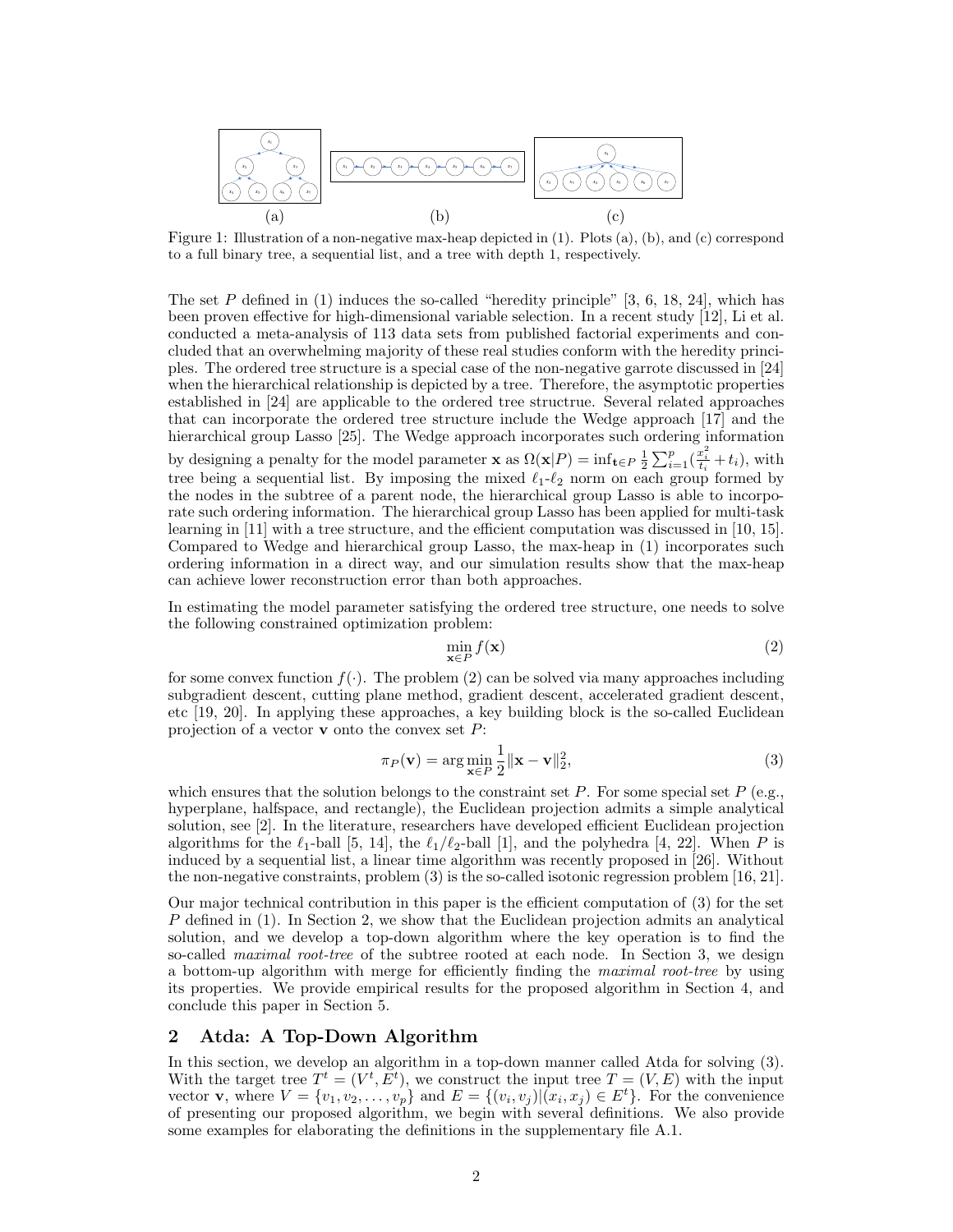**Definition 1.** For a non-empty tree  $T = (V, E)$ , we define its root-tree as any non-empty *tree*  $\tilde{T} = (\tilde{V}, \tilde{E})$  *that satisfies:* 1)  $\tilde{V} \subseteq V$ , 2)  $\tilde{E} \subseteq E$ , and 3)  $\tilde{T}$  *shares the same root as* T.

**Definition 2.** For a non-empty tree  $T = (V, E)$ , we define  $R(T)$  as the root-tree set con*taining all its root-trees.*

**Definition 3.** For a non-empty tree  $T = (V, E)$ , we define

$$
m(T) = \max\left(\frac{\sum_{v_i \in V} v_i}{|V|}, 0\right),\tag{4}
$$

*which equals the mean of all the nodes in* T *if such mean is non-negative, and 0 otherwise.* **Definition 4.** For a non-empty tree  $T = (V, E)$ , we define its maximal root-tree as:

$$
M_{\max}(T) = \arg\max_{\tilde{T}=(\tilde{V},\tilde{E}): \tilde{T}\in R(T), m(\tilde{T}) = m_{\max}(T)} |\tilde{V}|,
$$
\n(5)

*where*

$$
m_{\max}(T) = \max_{\tilde{T} \in R(T)} m(\tilde{T})
$$
\n(6)

*is the maximal value of all the root-trees of the tree* T*. Note that if two root-trees share the same maximal value, (5) selects the one with the largest tree size.*

When  $\tilde{T} = (\tilde{V}, \tilde{E})$  is a part of a "larger" tree  $T = (V, E)$ , i.e.,  $\tilde{V} \subseteq V$  and  $\tilde{E} \subseteq E$ , we can treat  $\tilde{T}$  as a "super-node" of the tree T with value  $m(\tilde{T})$ . Thus, we have the following definition of a super-tree (note that a super-tree provides a disjoint partition of the given tree):

**Definition 5.** For a non-empty tree  $T = (V, E)$ , we define its super-tree as  $S = (V_S, E_S)$ , *which satisfies:* 1) each node in  $V_S = \{T_1, T_2, \ldots, T_n\}$  is a non-empty tree with  $T_i = (V_i, E_i)$ , 2)  $V_i \subseteq V$  and  $E_i \subseteq E$ , 3)  $V_i \cap V_j = \emptyset$ ,  $i \neq j$  and  $V = \bigcup_{i=1}^n V_i$ , and 4)  $(T_i, T_j) \in E_S$  if and *only if there exists a node in*  $T_i$  *whose parent node is in*  $T_i$ *.* 

### 2.1 Proposed Algorithm

We present the pseudo code for solving (3) in Algorithm 1. The key idea of the proposed algorithm is that, in the *i*-th call, we find  $T_i = M_{\text{max}}(T)$ , the maximal root-tree of T, set  $\tilde{\mathbf{x}}$  corresponding to the nodes of  $T_i$  to  $m_i = m_{\text{max}}(T) = m(T_i)$ , remove  $T_i$  from the tree T, and apply Atda to the resulting trees one by one recursively.

Algorithm 1 A Top-Down Algorithm: Atda

**Input:** the tree structure  $T = (V, E), i$ 

Output:  $\tilde{\mathbf{x}} \in \mathbb{R}^p$ 

1: Set  $i = i + 1$ 

2: Find the maximal root-tree of T, denoted by  $T_i = (V_i, E_i)$ , and set  $m_i = m(T_i)$ 

```
3: if m_i > 0 then
```
- 4: Set  $\tilde{x}_j = m_i, \forall v_j \in V_i$
- 5: Remove the root-tree  $T_i$  from T, denote the resulting trees as  $\tilde{T}_1, \tilde{T}_2, \ldots, \tilde{T}_{r_i}$ , and apply  $\text{Atda}(\tilde{T}_j,i), \forall j = 1, 2, \ldots, r_i$

$$
6: else
$$

7: Set  $\tilde{x}_j = m_i, \forall v_j \in V_i$ 

8: end if

## 2.2 Illustration & Justification

For a better illustration and justification of the proposed algorithm, we provide the analysis of Atda for a special case—the sequential list—in the supplementary file A.2.

Let us analyze Algorithm 1 for the general tree. Figure 2 illustrates solving (3) via Algorithm 1 for a tree with depth 3. Plot (a) shows a target tree  $T<sup>t</sup>$ , and plot (b) denotes the input tree T. The dashed frame of plot (b) shows  $M_{\text{max}}(T)$ , the maximal root-tree of T, and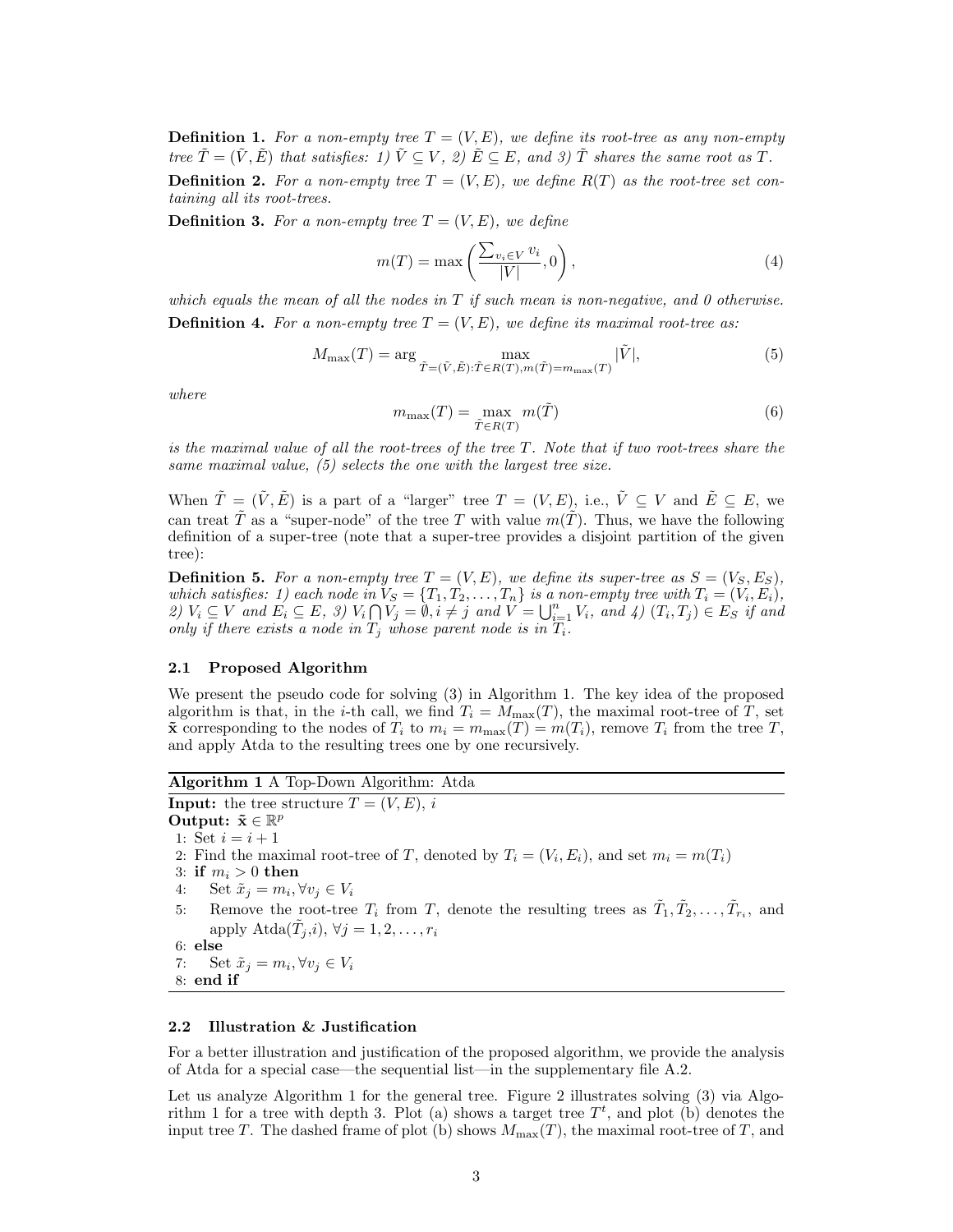

Figure 2: Illustration of Algorithm 1 for solving (3) for a tree with depth 3. Plot (a) shows the target tree  $T<sup>t</sup>$ , and plots (b-e) illustrate Atda. Specifically, plot (b) denotes the input tree T, with the dashed frame displaying its maximal root-tree; plot (c) depicts the resulting trees after removing the maximal root-tree in plot (b); plot (d) shows the resulting super-tree (we treat each tree enclosed by the dashed frame as a super-node) of the algorithm; plot (e) gives the solution  $\tilde{\mathbf{x}} \in \mathbb{R}^{15}$ ; and the edges of plot (f) show the dual variables, from which we can also obtain the optimal solution  $\tilde{\mathbf{x}}$  (refer to the proof of Theorem 1).

we have  $M_{\text{max}}(T) = 3$ . Thus, we set the corresponding entries of  $\tilde{\mathbf{x}}$  to 3. Plot (c) depicts the resulting trees after removing the maximal root-tree in plot (b), and plot (d) shows the generated maximal root-trees (enclosed by dashed frame) by the algorithm. When treating each generated maximal root-tree as a super-node with the value defined in Definition 3, plot (d) is a super-tree of the input tree T. In addition, the super-tree is a max-heap, i.e., the value of the parent node is no less than the values of its child nodes. Plot (e) gives the solution  $\tilde{\mathbf{x}} \in \mathbb{R}^{15}$ . The edges of plot (f) correspond to the values of the dual variables, from which we can also obtain the optimal solution  $\tilde{\mathbf{x}} \in \mathbb{R}^{15}$ . Finally, we can observe that the non-zero entries of  $\tilde{x}$  constitute a cut of the original tree.

We verify the correctness of Algorithm 1 for the general tree in the following theorem. We make use of the KKT conditions and variational inequality [20] in the proof.

**Theorem 1.**  $\tilde{\mathbf{x}} = \text{Atda}(T, 0)$  *provides the unique optimal solution to* (3).

**Proof:** As the objective function of (3) is strictly convex and the constraints are affine, it admits a unique solution. After running Algorithm 1, we obtain the sequences  $\{T_i\}_{i=1}^k$  and  ${m_i}_{i=1}^k$ , where k satisfies  $1 \leq k \leq p$ . It is easy to verify that the trees  $T_i, i = 1, 2, ..., k$ constitute a disjoint partition of the input tree T. With the sequences  $\{T_i\}_{i=1}^k$  and  $\{m_i\}_{i=1}^k$ , we can construct a super-tree of the input tree T as follows: 1) we treat  $T_i$  as a super-node with value  $m_i$ , and 2) we put an edge between  $T_i$  and  $T_j$  if there is an edge between the nodes of  $T_i$  and  $T_j$  in the input tree T. With Algorithm 1, we can verify that the resulting super-tree has the property that the value of the parent node is no less than its child nodes. Therefore,  $\tilde{\mathbf{x}} = \text{Atda}(T, 0)$  satisfies  $\tilde{\mathbf{x}} \in P$ .

Let  $x^l$  and  $v^l$  denote a subset of x and v corresponding to the indices appearing in the subtree  $T_l$ , respectively. Denote  $P^l = {\mathbf{x}^l : \mathbf{x}^l \geq 0, x_i \geq x_j, (v_i, v_j) \in E_l}, \overline{I}_1 = {\mathbf{I} \cdot m_l > 0}$  $0$ ,  $I_2 = \{l : m_l = 0\}$ . Our proof is based on the following inequality:

$$
\min_{\mathbf{x}\in P} \frac{1}{2} \|\mathbf{x} - \mathbf{v}\|_2^2 \ge \sum_{l \in I_1} \min_{\mathbf{x}^l \in P^l} \frac{1}{2} \|\mathbf{x}^l - \mathbf{v}^l\|_2^2 + \sum_{l \in I_2} \min_{\mathbf{x}^l \in P^l} \frac{1}{2} \|\mathbf{x}^l - \mathbf{v}^l\|_2^2,\tag{7}
$$

which holds as the left hand side has the additional inequality constraints compared to the right hand side. Our methodology is to show that  $\tilde{\mathbf{x}} = \text{Atda}(T, 0)$  provides the optimal solution to the right hand side of (7), i.e.,

$$
\tilde{\mathbf{x}}^l = \arg\min_{\mathbf{x}^l \in P^l} \frac{1}{2} ||\mathbf{x}^l - \mathbf{v}^l||_2^2, \forall l \in I_1,
$$
\n(8)

$$
\tilde{\mathbf{x}}^l = \arg\min_{\mathbf{x}^l \in P^l} \frac{1}{2} ||\mathbf{x}^l - \mathbf{v}^l||_2^2, \forall l \in I_2,
$$
\n(9)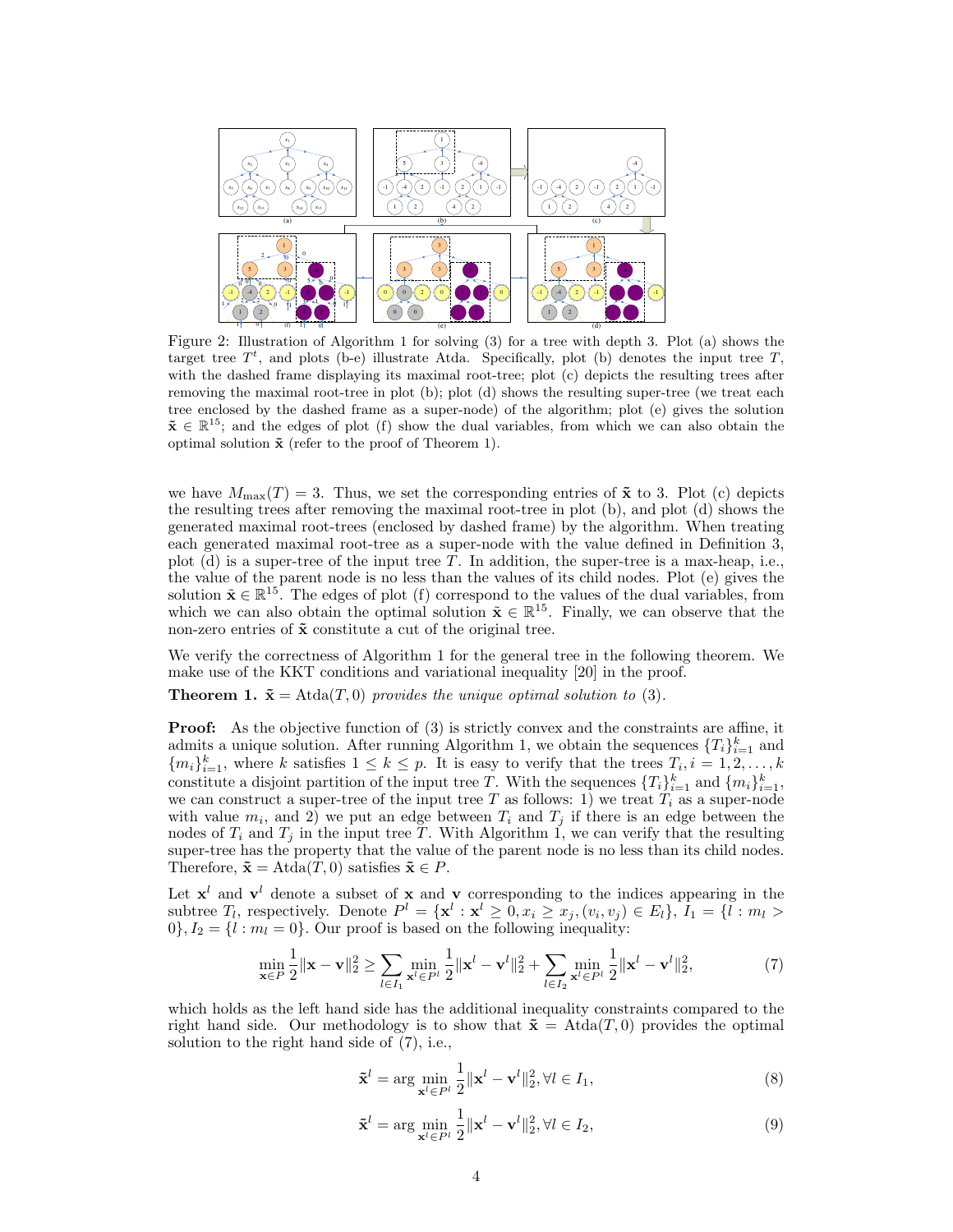which, together with the fact  $\frac{1}{2} \|\tilde{\mathbf{x}} - \mathbf{v}\|_2^2 \ge \min_{\mathbf{x} \in P} \frac{1}{2} \|\mathbf{x} - \mathbf{v}\|_2^2$ ,  $\tilde{\mathbf{x}} \in P$  lead to our main argument. Next, we prove  $(8)$  by the KKT conditions, and prove  $(9)$  by the variational inequality [20].

Firstly,  $\forall l \in I_1$ , we introduce the dual variable  $y_{ij}$  for the edge  $(v_i, v_j) \in E_l$ , and  $y_{ii}$  if  $v_i \in L_l$ , where  $L_l$  contains all the leaf nodes of the tree  $T_l$ . Denote the root of  $T_l$  by  $v_{r_l}$ . For all  $v_i \in V_l, v_i \neq v_{r_l}$ , we denote its parent node by  $v_{j_i}$ , and for the root  $v_{r_l}$ , we denote  $j_{r_l} = r_l$ . We let

$$
C_i^l = \{j|v_j \text{ is a child node of } v_i \text{ in the tree } T_l\}.
$$
  

$$
R_i^l = \{j|v_j \text{ is in the subtree of } T_l \text{ rooted at } v_i\}.
$$

To prove (8), we verify that the primal variable  $\tilde{\mathbf{x}} = \text{Atda}(T, 0)$  and the dual variable  $\tilde{\mathbf{y}}$ satisfy the following KKT conditions:

$$
\forall (v_i, v_j) \in E_l, \tilde{x}_i \ge \tilde{x}_j \ge 0 \tag{10}
$$

$$
\forall (v_i, v_j) \in E_l, (\tilde{x}_i - \tilde{x}_j)\tilde{y}_{ij} = 0 \tag{11}
$$

$$
\forall v_i \in L_l, \tilde{y}_{ii}\tilde{x}_i = 0 \tag{12}
$$

$$
\forall v_i \in V_l, \tilde{x}_i - v_i - \sum_{j \in C_i^l} \tilde{y}_{ij} + \tilde{y}_{j_i i} = 0 \tag{13}
$$

$$
\forall (v_i, v_j) \in E_l, \tilde{y}_{ij} \geq 0 \tag{14}
$$

$$
\forall v_i \in L_l, \tilde{y}_{ii} \geq 0,
$$
\n
$$
(15)
$$

where  $\tilde{y}_{j_{r_l}r_l} = 0$  (Note that  $\tilde{y}_{j_{r_l}r_l}$  is a dual variable, and it is introduced for the simplicity of presenting (12)), and the dual variable  $\tilde{\mathbf{v}}$  is set as:

$$
\tilde{y}_{ii} = 0, \forall i \in L_l,\tag{16}
$$

$$
\tilde{y}_{j_i i} = v_i - m_l + \sum_{j \in C_i^l} \tilde{y}_{ij}, \forall v_i \in V_l.
$$
\n
$$
(17)
$$

According to Algorithm 1,  $\tilde{x}_i = m_l > 0$ ,  $\forall v_i \in V_l, l \in I_1$ . Thus, we have (10)-(12) and (15). It follows from  $(17)$  that  $(13)$  holds. According to  $(16)$  and  $(17)$ , we have

$$
\tilde{y}_{j_i i} = \sum_{j \in R_i^l} v_j - |R_i^l| m_l, \forall v_i \in V_l,
$$
\n(18)

where  $|R_i^l|$  denotes the number of elements in  $R_i^l$ , the subtree of  $T_l$  rooted at  $v_i$ . From the nature of the maximal root-tree  $T_l, l \in I_1$ , we have  $\sum_{j \in R_i^l} v_j \geq |R_i^l| m_l$ . Otherwise, if  $\sum_{j\in R_i^l} v_j < |R_i^l|m_l$ , we can construct from  $T_l$  a new root-tree  $\overline{T}_l$  by removing the subtree of  $T_l$  rooted at  $v_i$ , so that  $\overline{T}_l$  achieves a larger value than  $T_l$ . This contradicts with the argument that  $T_l, l \in I_1$  is the maximal root-tree of the working tree T. Therefore, it follows from (18) that (14) holds.

Secondly, we prove (9) by verifying the following optimality condition:

$$
\langle \mathbf{x}^l - \tilde{\mathbf{x}}^l, \tilde{\mathbf{x}}^l - \mathbf{v}^l \rangle \ge 0, \forall \mathbf{x}^l \in P^l, l \in I_2,
$$
\n(19)

which is the so-called variational inequality condition for  $\tilde{\mathbf{x}}^l$  being the optimal solution to (9). According to Algorithm 1, if  $l \in I_2$ , we have  $\tilde{x}_i = 0, \forall v_i \in V_l$ . Thus, (19) is equivalent to

$$
\langle \mathbf{x}^l, \mathbf{v}^l \rangle \le 0, \forall \mathbf{x}^l \in P^l, l \in I_2. \tag{20}
$$

For a given  $\mathbf{x}^l \in P^l$ , if  $x_i = 0, \forall v_i \in V^l$ , (20) naturally holds. Next, we consider  $\mathbf{x}^l \neq 0$ . Denote by  $\bar{x}_1^l$  the minimal nonzero element in  $\mathbf{x}^l$ , and  $T_l^1 = (V_l^1, E_l^1)$  a tree constructed by removing the nodes corresponding to the indices in the set  $\{i : x_i^l = 0, v_i \in V_l\}$  from  $T_l$ . It is clear that  $T_l^1$  shares the same root as  $T_l$ . It follows from Algorithm 1 that  $\sum_{i:v_i \in V_l^1} v_i \leq 0$ . Thus, we have

$$
\langle \mathbf{x}^l, \mathbf{v}^l \rangle = \bar{x}_1^l \sum_{i:v_i \in V_l^1} v_i + \sum_{i:v_i \in V_l^1} (x_i - \bar{x}_1^l) v_i \leq \sum_{i:v_i \in V_l^1} (x_i - \bar{x}_1^l) v_i.
$$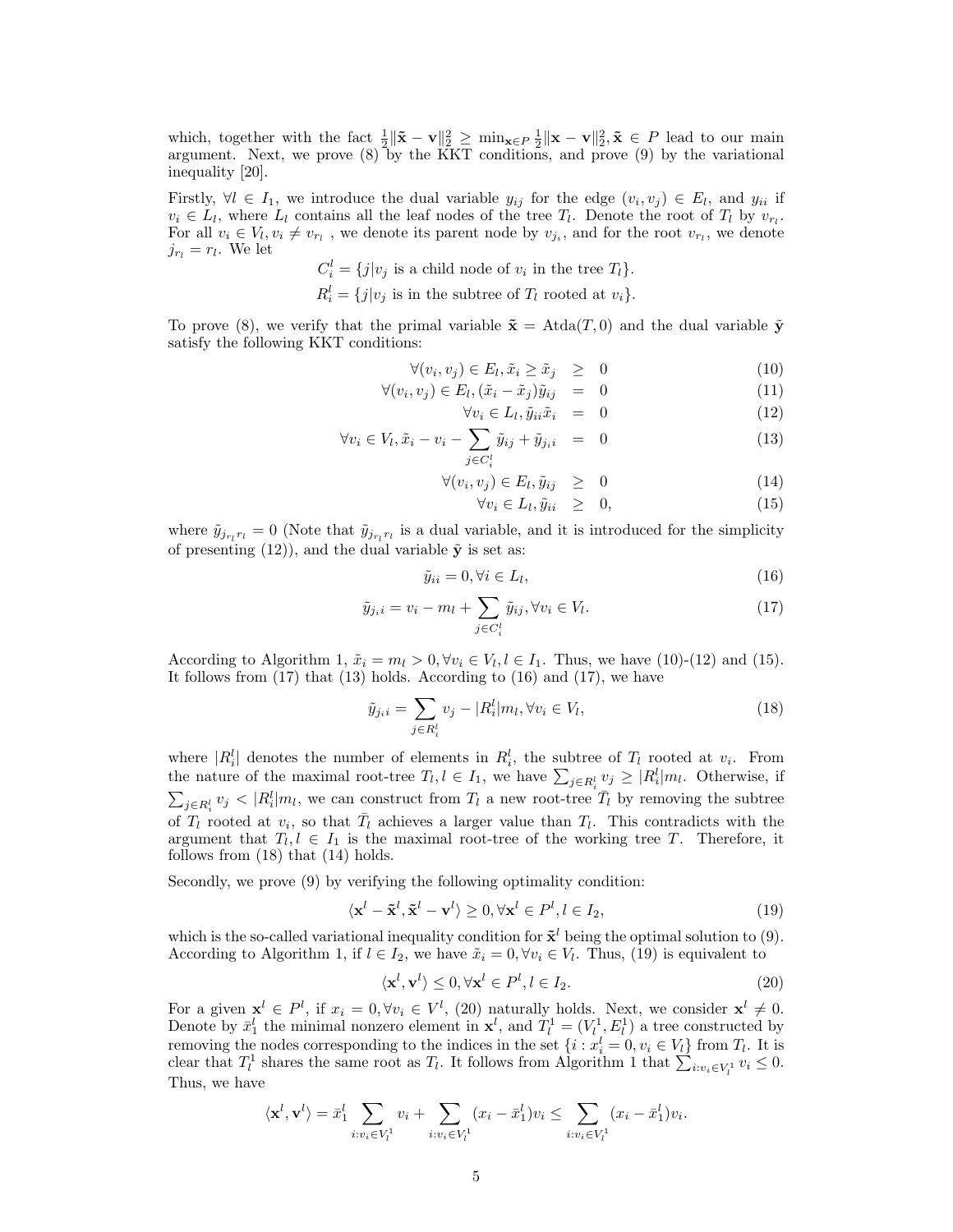If  $x_i^l = \bar{x}_1^l, \forall v_i \in V_l^1$ , we arrive at (20). Otherwise, we set  $r = 2$ ; denote by  $\bar{x}_r^l$  the minimal nonzero element in the set  $\{x_i - \sum_{j=1}^{r-1} \bar{x}_j^l : v_i \in V_l^{r-1}\}$ , and  $T_l^r = (V_l^r, E_l^r)$  a subtree of  $T_l^{r-1}$  by removing those nodes with the indices in the set  $\{i : x_i^l - \sum_{j=1}^{r-1} \bar{x}_j^l = 0, v_i \in V_l^{r-1}\}.$ It is clear that  $T_l^r$  shares the same root as  $T_l^{r-1}$  and  $T_l$  as well, so that it follows from Algorithm 1 that  $\sum_{i:v_i \in V_l^r} v_i \leq 0$ . Therefore, we have

$$
\sum_{i:v_i \in V_l^{r-1}} (x_i - \sum_{j=1}^{r-1} \bar{x}_j^l) v_i = \bar{x}_r^l \sum_{i:v_i \in V_l^r} v_i + \sum_{i:v_i \in V_l^r} (x_i - \sum_{j=1}^r \bar{x}_j^l) v_i \le \sum_{i:v_i \in V_l^r} (x_i - \sum_{j=1}^r \bar{x}_j^l) v_i.
$$
 (21)

Repeating the above process until  $V_l^r$  is empty, we can verify that (20) holds.  $\Box$ 

For a better understanding of the proof, we make use of the edges of Figure 2 (f) to show the dual variables, where the edge connecting  $v_i$  and  $v_j$  corresponds to the dual variable  $\tilde{y}_{ij}$ , and the edge starting from the leaf node  $v_i$  corresponds to the dual variable  $\tilde{y}_{ii}$ . With the dual variables, we can compute  $\tilde{\mathbf{x}}$  via (13). We note that, for the maximal root-tree with a positive value, the associated dual variables are unique, but for the maximal root-tree with zero value, the associated dual variables may not be unique. For example, in Figure 2 (f), we set  $\tilde{y}_{ii} = 1$  for  $i = 12$ ,  $\tilde{y}_{ii} = 0$  for  $i = 13$ ,  $\tilde{y}_{ij} = 2$  for  $i = 6, j = 12$ , and  $\tilde{y}_{ij} = 2$  for  $i = 6, j = 13$ . It is easy to check that the dual variables can also be set as follows:  $\tilde{y}_{ii} = 0$ for  $i = 12$ ,  $\tilde{y}_{ii} = 1$  for  $i = 13$ ,  $\tilde{y}_{ij} = 1$  for  $i = 6$ ,  $j = 12$ , and  $\tilde{y}_{ij} = 3$  for  $i = 6$ ,  $j = 13$ .

# 3 Finding the Maximal Root-Tree

A key operation of Algorithm 1 is to find the maximal root-tree used in Step 2. A naive approach for finding the maximal root-tree of a tree  $T$  is to enumerate all possible roottrees in the root-tree set  $R(T)$ , and identify the maximal root-tree via (5). We call such an approach Anae, which stands for a naive algorithm with enumeration. Although Anae is simple to describe, it has a very high time complexity (see the analysis given in supplementary file A.3). To this end, we develop Abuam (A Bottom-Up Algorithm with Merge). The underlying idea is to make use of the special structure of the maximal root-tree defined in (5) for avoiding the enumeration of all possible root-trees.

We begin the discussion with some key properties of the maximal root-tree, and the proof is given in the supplementary file A.4.

**Lemma 1.** For a non-empty tree  $T = (V, E)$ , denote its maximal root-tree as  $T_{\text{max}} =$  $(V_{\text{max}}, E_{\text{max}})$ *.* Let  $\tilde{T} = (\tilde{V}, \tilde{E})$  be a root-tree of  $T_{\text{max}}$ *. Assume that there are n nodes*  $v_{i_1}, \ldots, v_{i_n}$ , which satisfy: 1)  $v_{i_j} \notin V$ , 2)  $v_{i_j} \in V$ , and 3) the parent node of  $v_{i_j}$  is in  $\tilde{V}$ *.* If  $n \geq 1$ , we denote the subtree of T rooted at  $v_{i_j}$  as  $T^j = (V^j, E^j), j = 1, 2, \ldots, n$ ,  $T_{\max}^j = (V_{\max}^j, E_{\max}^j)$  *as the maximal root-trees of*  $T^j$ *, and*  $\tilde{m} = \max_{j=1,2,...,n} m(T_{\max}^j)$ *. Then, the followings hold: (1) If*  $n = 0$ *, then*  $T_{\text{max}} = \tilde{T} = T$ *; (2) If*  $n \ge 1$ *,*  $m(\tilde{T}) = 0$ *, and*  $\tilde{m} = 0$ , then  $T_{\text{max}} = T$ ; (3) If  $n \geq 1$ ,  $m(\tilde{T}) > 0$ , and  $m(\tilde{T}) > \tilde{m}$ , then  $T_{\text{max}} = \tilde{T}$ ; (4) If  $n \geq 1$ ,  $m(\tilde{T}) > 0$ , and  $m(\tilde{T}) \leq \tilde{m}$ , then  $V_{\text{max}}^j \subseteq V_{\text{max}}$ ,  $E_{\text{max}}^j \subseteq E_{\text{max}}$  and  $(v_{i_0}, v_{i_j}) \in E_{\text{max}}$ ,  $\forall j : m(T_{\max}^j) = \tilde{m}$ ; and (5) If  $n \geq 1$ ,  $m(\tilde{T}) = 0$ , and  $\tilde{m} > 0$ , then  $V_{\max}^j \subseteq V_{\max}$ ,  $E_{\max}^j \subseteq V_{\max}$  $E_{\text{max}}$  and  $(v_{i_0}, v_{i_j}) \in E_{\text{max}}$ ,  $\forall j : m(T_{\text{max}}^j) = \tilde{m}$ .

For the convenience of presenting our proposed algorithm, we define the operation "merge" as follows:

**Definition 6.** Let  $T = (V, E)$  be a non-empty tree, and  $T_1 = (V^1, E^1)$  and  $T_2 = (V^2, E^2)$ *be two trees that satisfy: 1) they are composed of a subset of the nodes and edges of* T*, i.e.,*  $V^1 \in V$ ,  $V^2 \in V$ ,  $E^1 \in E$ , and  $E^2 \in E$ ; 2) they do not overlap, i.e.,  $V^1 \cap V^2 = \emptyset$ , and  $E^1 \cap E^2 = \emptyset$ ; and 3) in the tree T,  $v_{i_2}$ , the root node of  $T_2$  is a child of  $v_{i_1}$ , a leaf node *of*  $T_1$ *. We define the operation "merge" as*  $\tilde{T} = \text{merge}(T_1, T_2, T)$ *, where*  $\tilde{T} = (\tilde{V}, \tilde{E})$  *with*  $V = V_1 \bigcup V_2$  and  $E = E_1 \bigcup E_2 \bigcup \{(v_{i_1}, v_{i_2})\}.$ 

Next, we make use of Lemma 1 to efficiently compute the maximal root-tree, and present the pseudo code for Abuam in Algorithm 2. We provide the illustration of the proposed algorithm and the analysis of its computational cost in the supplementary file A.5 and A.6, respectively.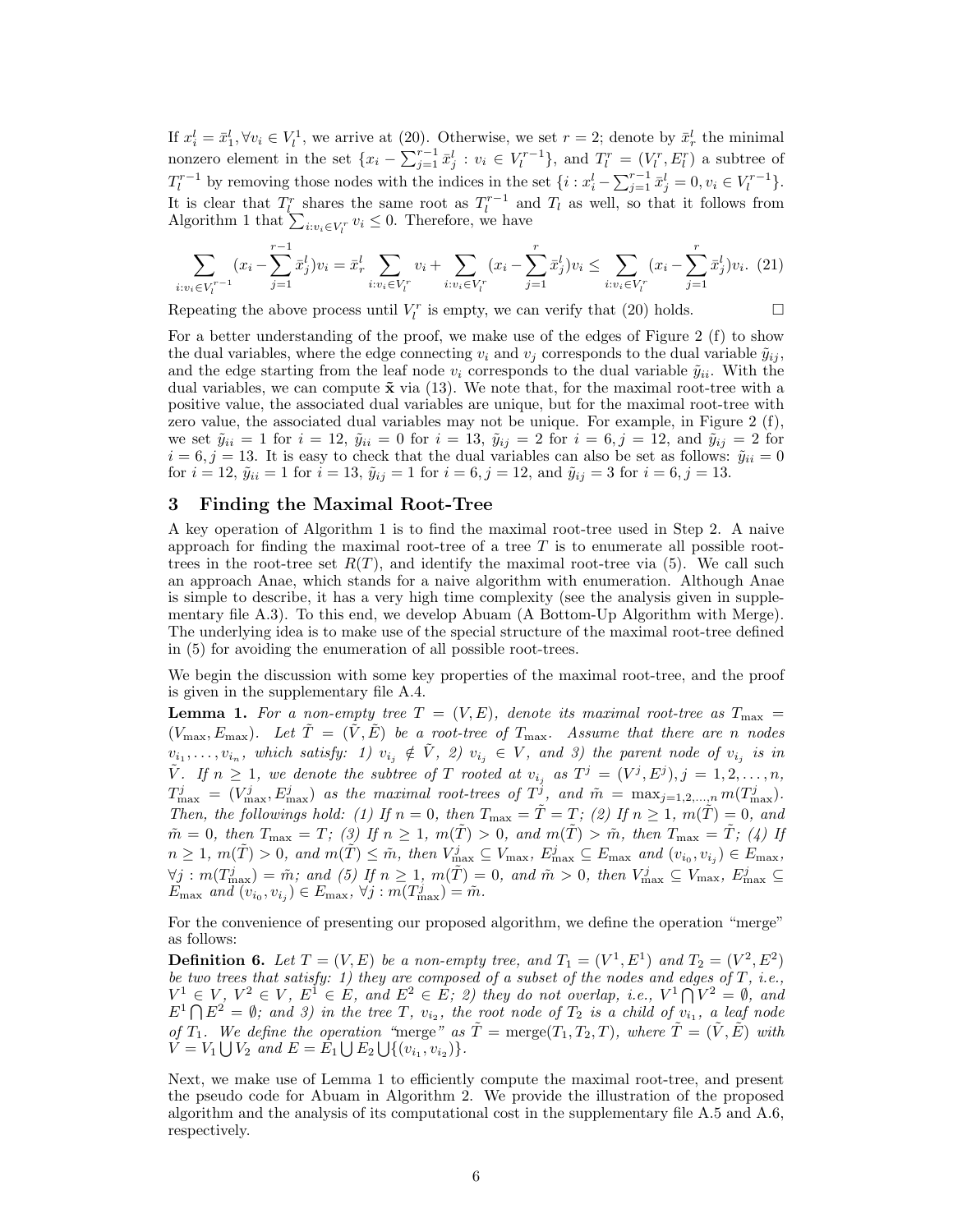Algorithm 2 A Bottom-Up Algorithm with Merge: Abuam

**Input:** the input tree  $T = (V, E)$ **Output:** the maximal root-tree  $T_{\text{max}} = (V_{\text{max}}, E_{\text{max}})$ 1: Set  $T_0 = (V_0, E_0)$ , where  $V_0 = \{x_{i_0}\}\$ and  $E_0 = \emptyset$ 2: if  $v_{i_0}$  does not have a child node in T then 3: Set  $T_{\text{max}} = T_0$ , return 4: end if 5: while 1 do 6: Set  $\tilde{m} = 0$ , denote by  $v_{i_1}, \ldots, v_{i_n}$  the *n* nodes that satisfy: 1)  $v_{i_j} \notin V_0$ , 2)  $v_{i_j} \in V$ , and 3) the parent node of  $v_{i_j}$  is in  $V_0$ , and denote by  $T^j = (V^j, E^j), j = 1, 2, \ldots, n$ the subtree of T rooted at  $v_{i_j}$ . 7: if  $n = 0$  then 8: Set  $T_{\text{max}} = T_0 = T$ , return 9: end if 10: **for**  $j = 1$  to n **do** 11: Set  $T_{\text{max}}^j = \text{Abuam}(T^j)$ , and  $\tilde{m} = \max(m(T_{\text{max}}^j), \tilde{m})$ 12: end for 13: if  $m(T_0) = \tilde{m} = 0$  then 14: Set  $T_{\text{max}} = T$ , return 15: else if  $m(\tilde{T}) > 0$  and  $m(\tilde{T}) > \tilde{m}$  then 16: Set  $T_{\text{max}} = T_0$ , return 17: else 18: Set  $T_0 = \text{merge}(T_0, T_{\text{max}}^j, T), \forall j : m(T_{\text{max}}^j) = \tilde{m}$ 19: end if 20: end while

Making use of the fact that  $T_0$  is always a valid root-tree of  $T_{\text{max}}$ , the maximal root-tree of T, we can easily prove the following result using Lemma 1.

Theorem 2. Tmax *returned by Algorithm 2 is the maximal root-tree of the input tree* T*.*

## 4 Numerical Simulations

Effectiveness of the Max-Heap Structure We test the effectiveness of the max-heap structure for linear regression  $\mathbf{b} = A\mathbf{x}$ , following the same experimental setting as in [17]. Specifically, the elements of  $A \in \mathbb{R}^{n \times p}$  are generated i.i.d. from the Gaussian distribution with zero mean and standard derivation and the columns of A are then normalized to have unit length. The regression vector  $x$  has  $p = 127$  nonincreasing elements, where the first 10 elements are set as  $x_i^* = 11 - i, i = 1, 2, \ldots, 10$  and the rest are zeros. We compared with the following three approaches: Lasso [23], Group Lasso [25], and Wedge [17]. Lasso makes no use of such ordering, while Wedge incorporates the structure by using an auxiliary ordered variable. For Group Lasso and Max-Heap, we try binary-tree grouping and list-tree grouping, where the associated trees are a full binary tree and a sequential list, respectively. The regression vector is put on the tree so that, the closer the node to the root, the larger the element is placed. In Group Lasso, the nodes appearing in the same subtree form a group. For the compared approaches, we use the implementations provided in  $[17]^2$ ; and for Max-Heap, we solve (2) with  $f(\mathbf{x}) = \frac{1}{2} ||A\mathbf{x} - \mathbf{b}||_2^2 + \rho ||\mathbf{x}||_1$  for some small  $\rho = r \times ||A^T b||_{\infty}$  (we set  $r = 10^{-4}$ , and  $10^{-8}$  for the binary-tree grouping and list-tree grouping, respectively) and apply the accelerated gradient descent [19] approach with our proposed Euclidean projection. We compute the average model error  $\|\mathbf{x} - \mathbf{x}^*\|^2$  over 50 independent runs, and report the results with a varying number of sample size n in Figure 3 (a)  $\&$  (b). As expected, GL-binary, MH-binary, Wedge, GL-list and MH-list outperform Lasso which does not incorporate such ordering information. MH-binary performs better than GL-binary, and MH-list performs better than Wedge and GL-list, due to the direct usage of such ordering information. In addition, the list-tree grouping performs better than the binary-tree grouping, as it makes better usage of such ordering information.

 $^{2}$ http://www.cs.ucl.ac.uk/staff/M.Pontil/software/sparsity.html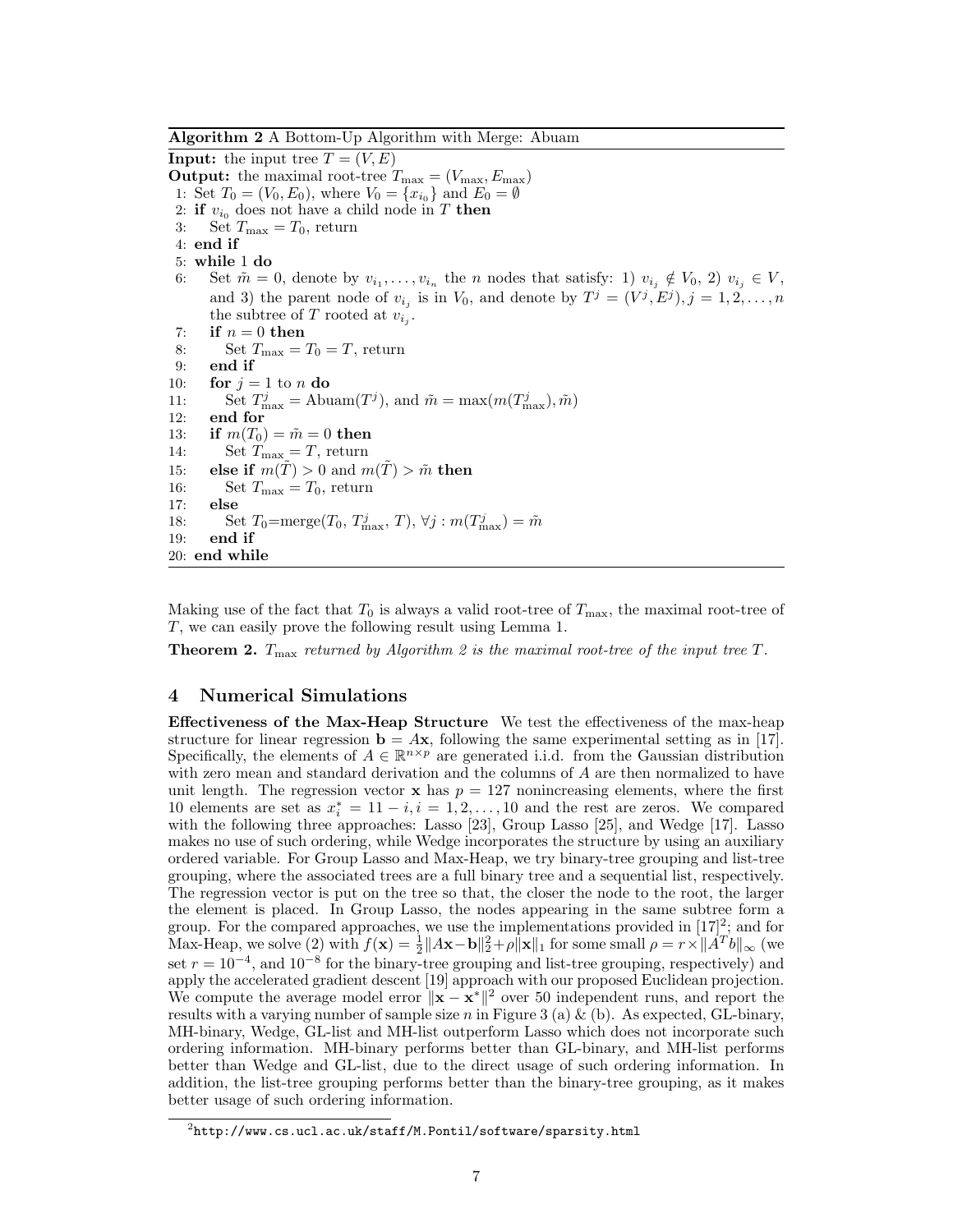

Figure 3: Simulation results. In plots (a) and (b), we show the average model error  $\|\mathbf{x} - \mathbf{x}^*\|^2$ over 50 independet runs by different approaches with the full binary-tree ordering and the list-tree ordering. In plots (c) and (d), we report the computational time (in seconds) of the proposed Atda (averaged over 100 runs) with different randomly initialized input v. In plots (e) and (f), we show the computational time of Atda over 100 runs.

Efficiency of the Proposed Projection We test the efficiency of the proposed Atda approach for solving the Euclidean projection onto the non-negative max-heap, equipped with our proposed Abuam approach for finding the maximal root-trees. In the experiments, we make use of the three tree structures as depicted in Figure 1, and try two different distributions: 1) Gaussian distribution with zero mean and standard derivation and 2) uniform distribution in  $[0, 1]$  for randomly and independently generating the entries of the input  $\mathbf{v} \in \mathbb{R}^p$ . In Figure 3 (c) & (d), we report the average computational time (in seconds) over 100 runs under different values of  $p = 2^{d+1} - 1$ , where  $d = 10, 12, \ldots, 20$ . We can observe that, the proposed algorithm scales linearly with the size of  $p$ . In Figure 3 (e)  $\&$  (f), we report the computational time of Atda over 100 runs when the ordered tree structure is a full binary tree. The results show that the computational time of the proposed algorithm is relatively stable for different runs, especially for larger  $d$  or  $p$ . Note that, the source codes for our proposed algorithm have been included in the SLEP package [13].

## 5 Conclusion

In this paper, we have developed an efficient algorithm for the computation of the Euclidean projection onto a non-negative max-heap. The proposed algorithm has a (worst-case) linear time complexity for a sequential list, and  $O(p^2)$  for a general tree. Empirical results show that: 1) the proposed approach deals with the ordering information better than existing approaches, and 2) the proposed algorithm has an expected linear time complexity for the sequential list, the full binary tree, and the tree of depth 1. It will be interesting to explore whether the proposed Abuam has a worst case linear (or linearithmic) time complexity for the binary tree. We plan to apply the proposed algorithms to real-world applications with an ordered tree structure. We also plan to extend our proposed approaches to the general hierarchical structure.

#### Acknowledgments

This work was supported by NSF IIS-0812551, IIS-0953662, MCB-1026710, CCF-1025177, NGA HM1582-08-1-0016, and NSFC 60905035, 61035003.